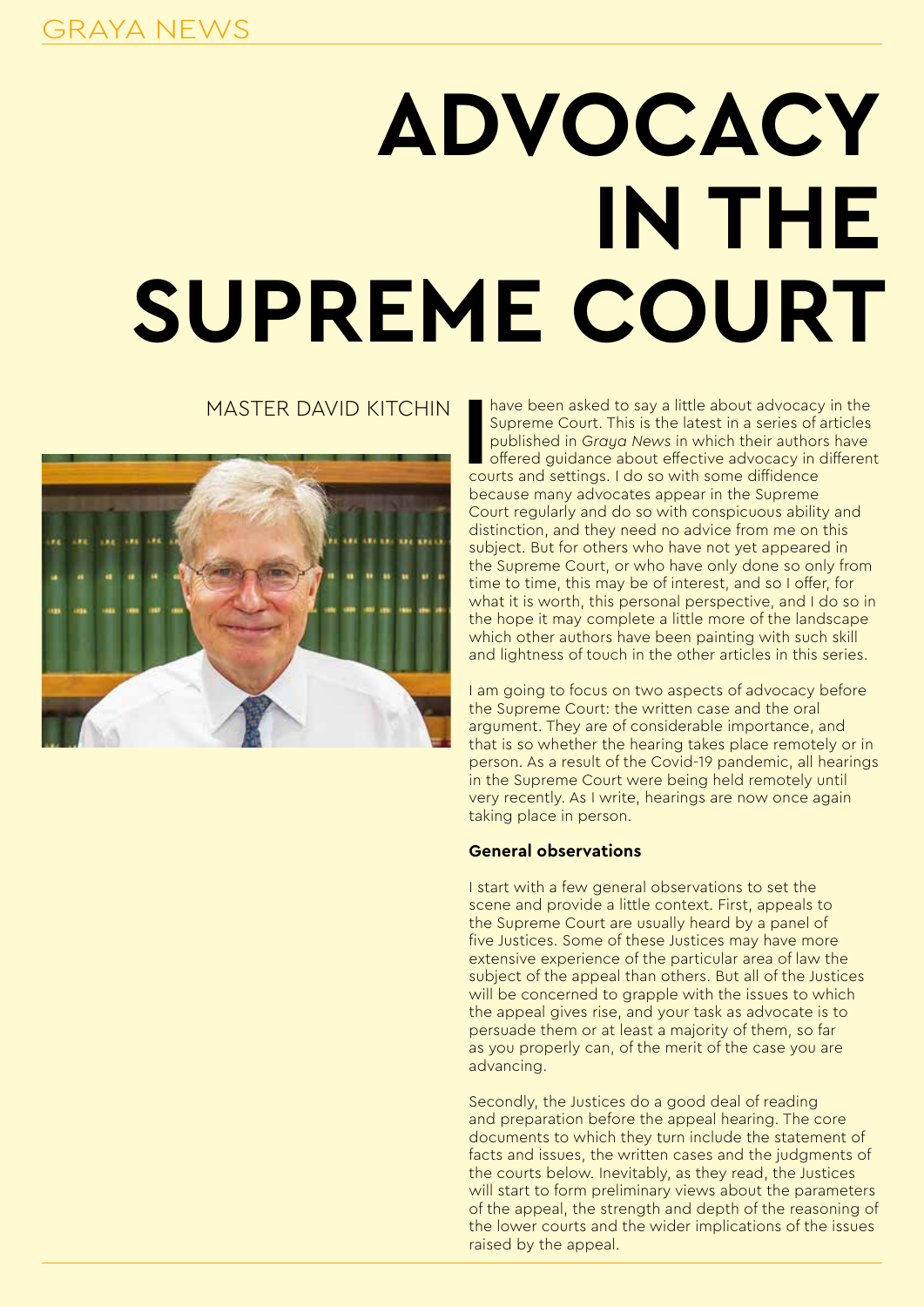These preliminary views are rarely formed in a vacuum. The Justices may wish to remind themselves of the leading authorities. They may also be interested in any relevant jurisprudence of foreign courts, so far as it may shed light on the points they have to decide. If the appeal turns on the meaning of a domestic statute, the Justices may equip themselves with any permissible aids to its interpretation. Justices also welcome having their attention drawn to any published learning on the issues the subject of the appeal, including any commentary in reputable journals and in leading practitioner texts.

### **The written case**

The relevance of the written case is now clear. This is your opportunity to develop your argument in writing, to present it in the most persuasive way and to minimise any risk of it being misunderstood. It is a document which the Justices will read before the appeal hearing begins, and it is one to which they will refer as the hearing progresses and to which they will return as they reach their conclusions and write their judgments. Experienced advocates often have their own way of preparing a written case, but some of the points I mention below may assist, give pause for thought or simply reinforce what you already know.

#### Structure

First, develop a structure. Consider carefully what you want to say and how best to develop your argument. You may wish to begin with an introduction or overview and a roadmap of your submissions. It is often helpful to include a summary of the key facts. Even at this level, the essential facts matter and can be determinative. But remember, the Court will also have (and will have read) the statement of facts and issues, so this is not an invitation to repeat what is already said there; nor is it an opportunity to re-argue the case on the facts. You must also address the points of law to which the appeal gives rise and the application of the law to the facts, and explain where, if it be your client's case, the lower courts fell into error. The way you deal with these issues and the order in which you take them are matters for you, but it is important that you have a plan and that a reader can follow it. A coherent argument is much easier to accept than one which is rambling and

diffuse.

### Concision

Concision is a virtue. A written case should not, without the permission of the Court, exceed 50 pages. This is a limit and it applies to all appeals, however complex and irrespective of the number of issues they raise. A word of warning: this is not an invitation to ask for a relaxation of the limit in the most difficult and intricate appeals (though that is certainly done from time to time, and such requests are acceded to where appropriate); it is instead a good reason to file a much shorter written case

where the nature of the appeal and the precision of your argument allow you to do so. A case which says the same thing as one twice its length is likely to be much more effective. Do not forget that, even at this level, appeals often turn on one or two points, and the most accomplished advocates have an ability to identify what those pivotal points are likely to be, and to focus their submissions upon them.

### Clarity and simplicity

Make your argument as simple as possible. Of course, over-simplification will not assist the Court. But it is much more common, even today, with page and time limits on written and oral submissions, respectively, to find that the written cases are unnecessarily complicated. A tendency to over-elaborate is perfectly understandable, but it will not make the argument more persuasive.

### Citations

Resist the temptation to cite all the authorities you can find in the books or in the databases. It is much more important to identify the key authorities that bear on the issues raised by the appeal. Are they persuasive or distinguishable? You may have to grasp the nettle and explain why, for example, the reasoning of a strong appellate court is flawed, and invite the Supreme Court to find and declare that the case was wrongly decided.

### Departing from an earlier decision

If you intend to invite the Supreme Court to depart from one of its own decisions or a decision of the House of Lords, you must make that clear in your written case. Similarly, permission must be sought if you intend to introduce a new point not taken in the courts below. Clarity on such points will promote the efficient use of the Court's time and avoid unnecessary confusion and distracting argument at the hearing.

### **Interventions**

Interveners can bring a different, often broader, perspective to an issue that the Court is asked to decide. If you are instructed on behalf of an intervener, make sure your written case complies with the rules and any directions that apply to it (including, for example, the 20 page limit on its length).



No wigs and gowns in the Supreme Court.